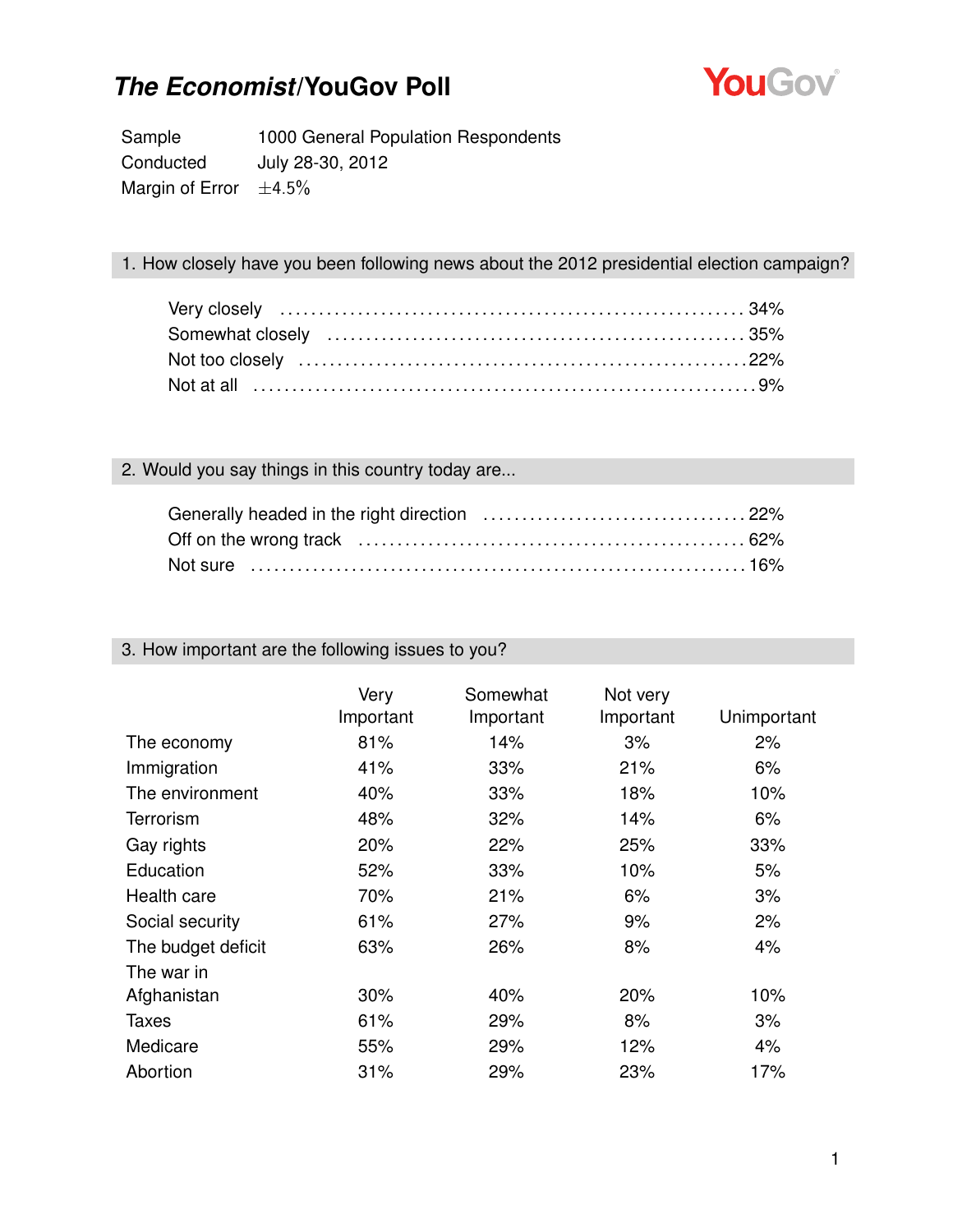

### 4. Which of these is the **most** important issue for you?

| The budget deficit (and according to the budget deficit (and according to the budget deficit (and according to the budget of $9\%$ |  |
|------------------------------------------------------------------------------------------------------------------------------------|--|
|                                                                                                                                    |  |
|                                                                                                                                    |  |
|                                                                                                                                    |  |
|                                                                                                                                    |  |

### 5. How concerned are you about the following things?

|                                                   | <b>Extremely</b><br>concerned | Moderately<br>concerned | Slightly<br>concerned | Not at all<br>concerned |
|---------------------------------------------------|-------------------------------|-------------------------|-----------------------|-------------------------|
| China's rapid<br>economic rise                    | 27%                           | 31%                     | 25%                   | 17%                     |
| Terrorist groups like<br>Al Qaeda                 | 36%                           | 32%                     | 22%                   | 10%                     |
| The spread of<br>nuclear weapons<br>Anti-American | 38%                           | 30%                     | 23%                   | 9%                      |
| sentiment in the rest<br>of the world             | 25%                           | 35%                     | 25%                   | 16%                     |
| The European<br>financial crisis                  | 24%                           | 42%                     | 23%                   | 11%                     |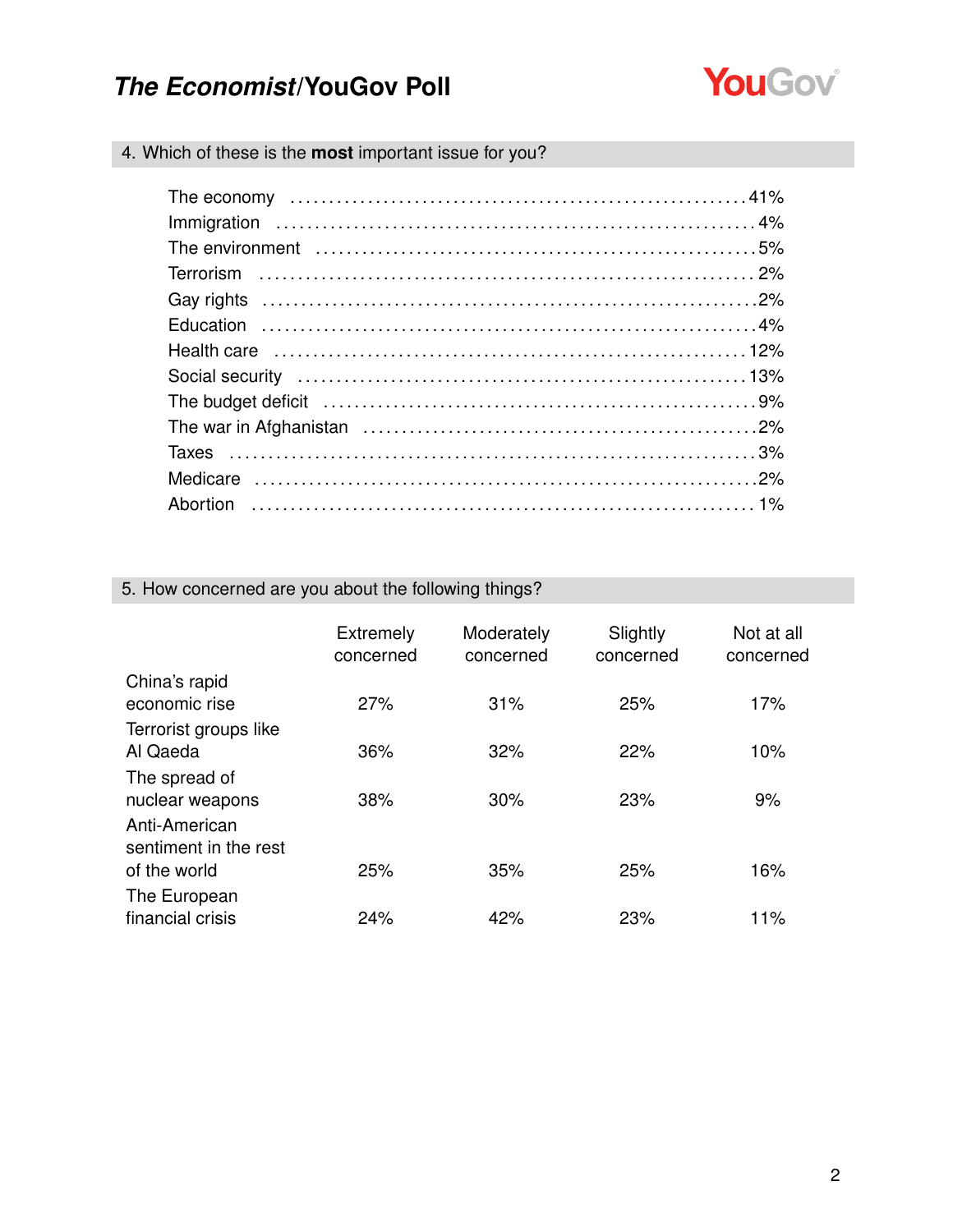

|                                                                                    |                     |                     | <b>Neither</b><br>support |                    |                    |
|------------------------------------------------------------------------------------|---------------------|---------------------|---------------------------|--------------------|--------------------|
|                                                                                    | Strongly<br>support | Somewhat<br>support | nor<br>oppose             | Somewhat<br>oppose | Strongly<br>oppose |
| Spend more money<br>on national defense                                            |                     |                     |                           |                    |                    |
| and security                                                                       | 19%                 | 21%                 | 33%                       | 17%                | 10%                |
| Get our allies in<br>Europe and Asia to<br>do more                                 |                     |                     |                           |                    |                    |
| internationally                                                                    | 29%                 | 34%                 | 29%                       | 5%                 | 3%                 |
| Focus less attention<br>on the rest of the<br>world and more on<br>our problems at |                     |                     |                           |                    |                    |
| home                                                                               | 50%                 | 26%                 | 16%                       | 6%                 | 2%                 |
| Reduce America's<br>military presence                                              |                     |                     |                           |                    |                    |
| and bases overseas<br>Reward U.S.                                                  | 22%                 | 33%                 | 23%                       | 13%                | 9%                 |
| companies that rely<br>on American workers                                         | 56%                 | 22%                 | 16%                       | 2%                 | 4%                 |

6. How strongly do you support or oppose the following foreign policy ideas?

7. Which region of the world do you think will be most critical to American security and prosperity in the next ten years?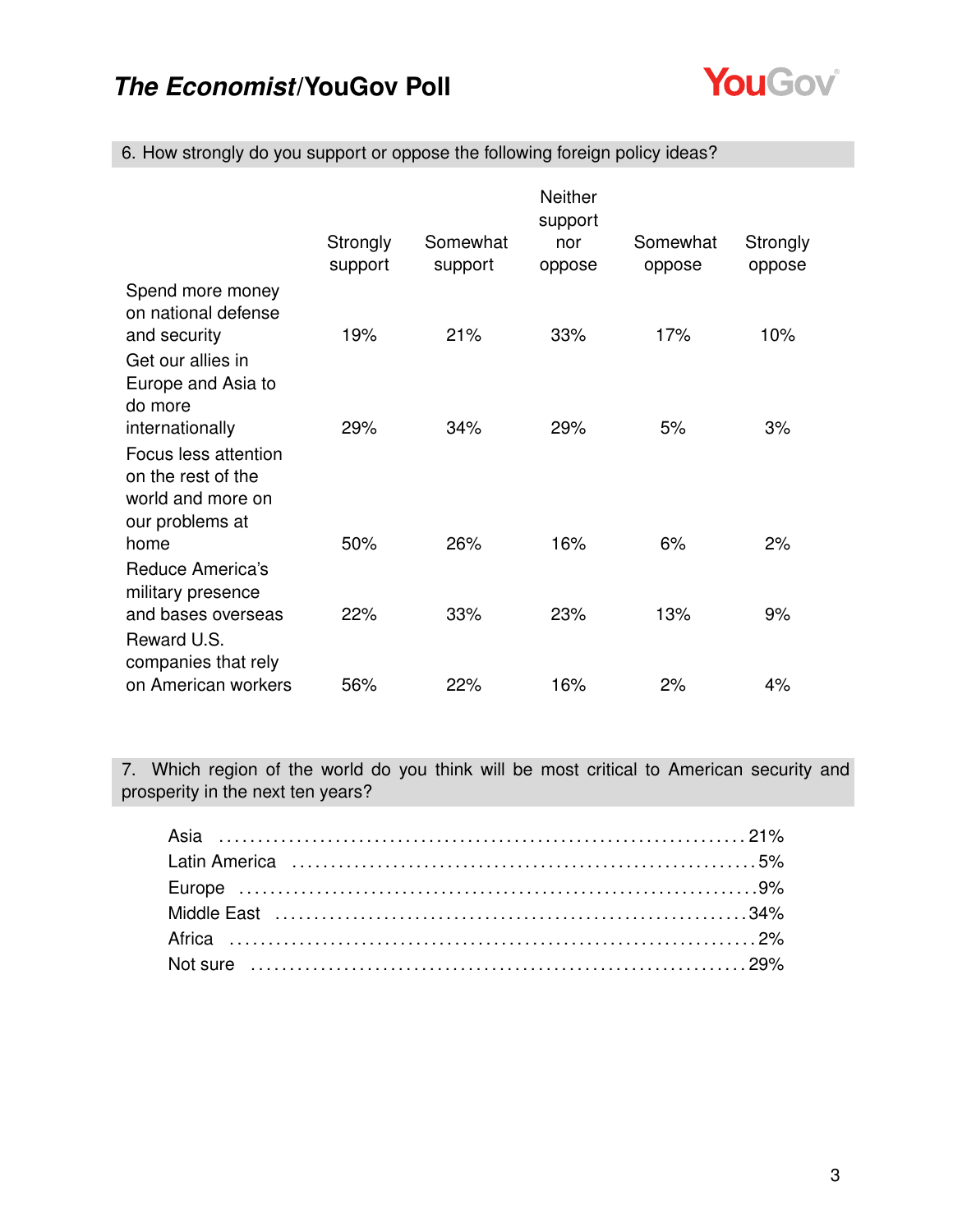

8. Do you think the U.S. is safer today than it was before September 11, 2001?

9. How likely do you think it is that the U.S. will still be the world's strongest country thirty years from now?

10. Do you have a favorable or an unfavorable opinion of the following people?

|                     | Very<br>favorable | Somewhat<br>favorable | Somewhat<br>unfavorable | Very<br>unfavorable | Don't<br>know |
|---------------------|-------------------|-----------------------|-------------------------|---------------------|---------------|
| Barack Obama        | 28%               | 20%                   | 11%                     | 34%                 | 7%            |
| Mitt Romney         | 18%               | 22%                   | 18%                     | 32%                 | 10%           |
| <b>Tim Pawlenty</b> | 6%                | 18%                   | 16%                     | 11%                 | 49%           |
| Rob Portman         | 3%                | 15%                   | 10%                     | 7%                  | 65%           |
| <b>Bobby Jindal</b> | 11%               | 17%                   | 10%                     | 14%                 | 47%           |
| Paul Ryan           | 14%               | 16%                   | 11%                     | 17%                 | 43%           |
| Condoleezza Rice    | 23%               | 31%                   | 17%                     | 9%                  | 19%           |
| Marco Rubio         | 16%               | 16%                   | 14%                     | 13%                 | 42%           |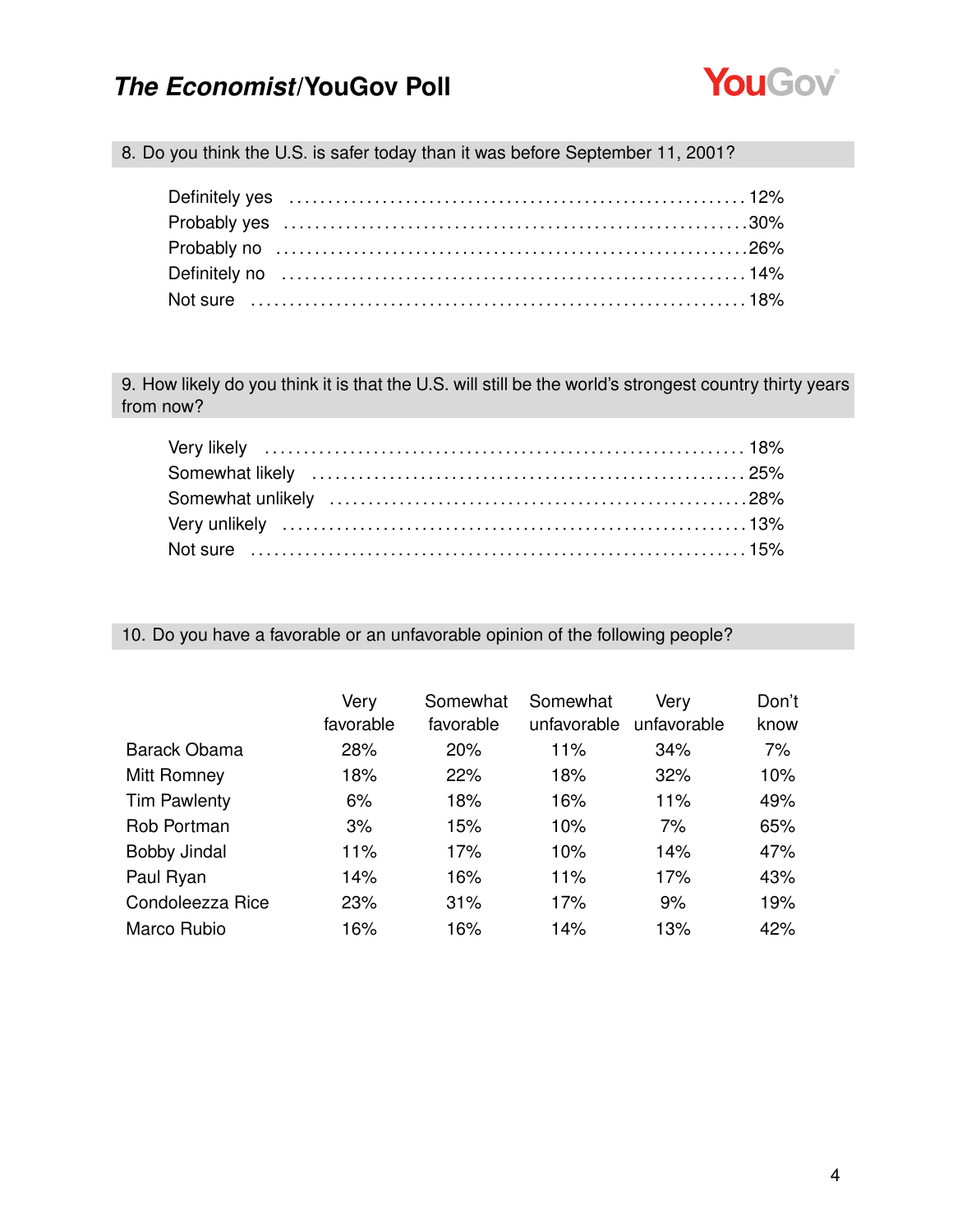

11. Do you approve or disapprove of the way Barack Obama is handling his job as President?

#### 12. Do you approve or disapprove of the way Barack Obama is handling these specific issues?

|                    | Strongly<br>approve | Somewhat<br>approve | Somewhat<br>disapprove | Strongly<br>disapprove | No.<br>opinion |
|--------------------|---------------------|---------------------|------------------------|------------------------|----------------|
|                    |                     |                     |                        |                        |                |
| The economy        | 15%                 | 20%                 | 14%                    | 39%                    | 12%            |
| Immigration        | 12%                 | 21%                 | 15%                    | 36%                    | 16%            |
| The environment    | 14%                 | 25%                 | 16%                    | 24%                    | 21%            |
| <b>Terrorism</b>   | 22%                 | 26%                 | 16%                    | 22%                    | 14%            |
| Gay rights         | 17%                 | 21%                 | 12%                    | 31%                    | 19%            |
| Education          | 16%                 | 25%                 | 16%                    | 23%                    | 20%            |
| Health care        | 20%                 | 22%                 | 8%                     | 39%                    | 10%            |
| Social security    | 13%                 | 20%                 | 17%                    | 30%                    | 21%            |
| The budget deficit | 13%                 | 20%                 | 11%                    | 43%                    | 14%            |
| The war in         |                     |                     |                        |                        |                |
| Afghanistan        | 16%                 | 28%                 | 19%                    | 22%                    | 15%            |
| Taxes              | 19%                 | 20%                 | 11%                    | 34%                    | 15%            |
| Medicare           | 16%                 | 18%                 | 14%                    | 32%                    | 20%            |
| Abortion           | 13%                 | 19%                 | 10%                    | 28%                    | 31%            |

13. Overall, do you approve or disapprove of the way that the United States Congress is handling its job?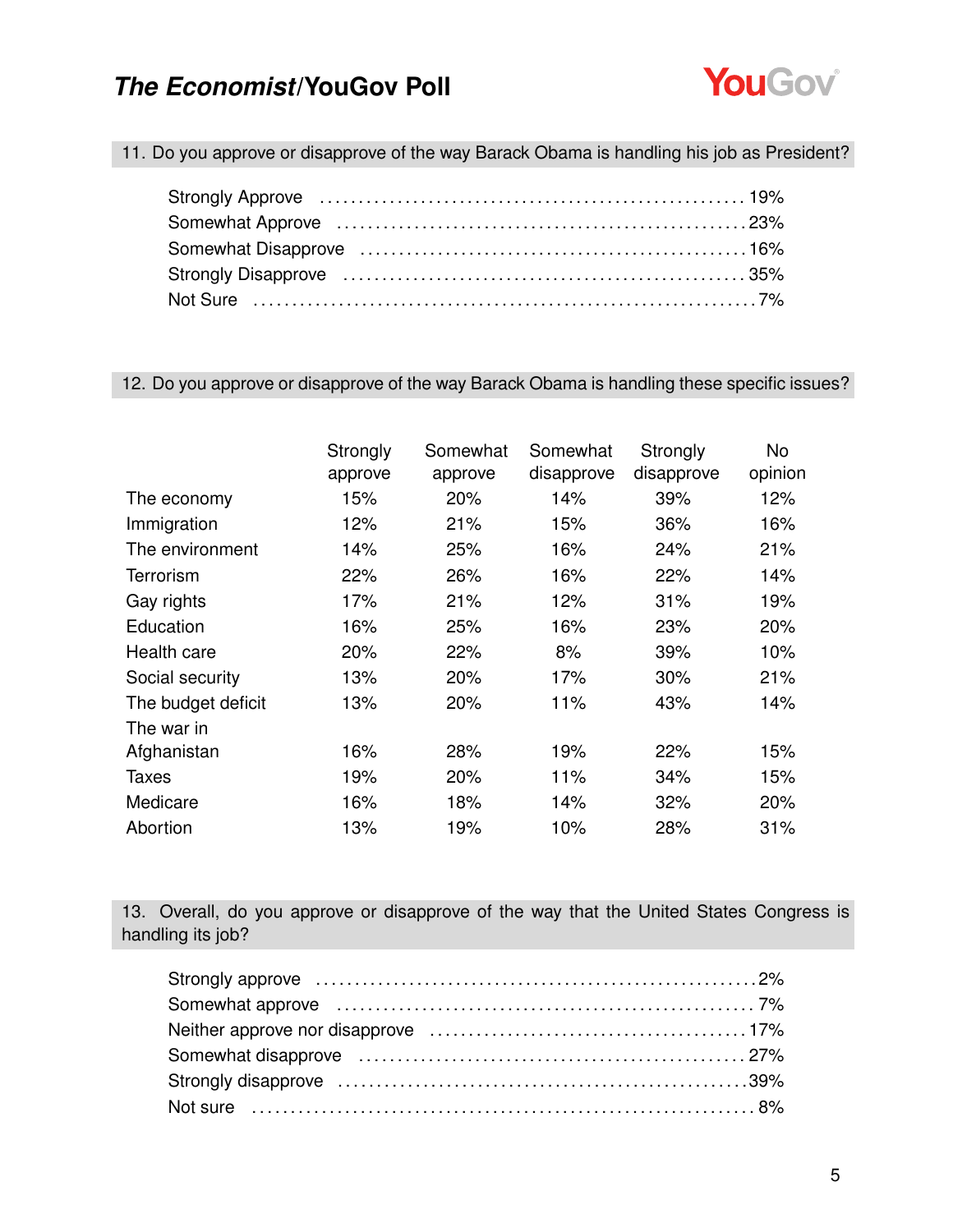

14. How enthusiastic are you about voting for president in the upcoming presidential election in November?

*Asked of registered voters*

15. Who will you vote for in the 2012 Presidential election?

*Asked of registered voters. Respondents who initially answered 'not sure' were then asked whom they would support if they had to choose. Those who answered 'Probably Obama' or 'Probably Romney' to the follow-up question are considered 'leaners.'*

|              | Leaners Counted as<br><b>Candidate Supporters</b> | Leaners Counted as 'Not<br>Sure' |
|--------------|---------------------------------------------------|----------------------------------|
| Barack Obama | 44%                                               | 40%                              |
| Mitt Romney  | 46%                                               | 43%                              |
| Other        | 6%                                                | 6%                               |
| Not sure     | 4%                                                | 12%                              |

16. Would you say you are mostly voting for [Obama/Romney] or against [other candidate]? *Asked of registered voters who indicate they plan to vote for Barack Obama or Mitt Romney*

17. Regardless of which candidate you support, who do you think is most likely to win the Presidential election in November? *Asked of registered voters*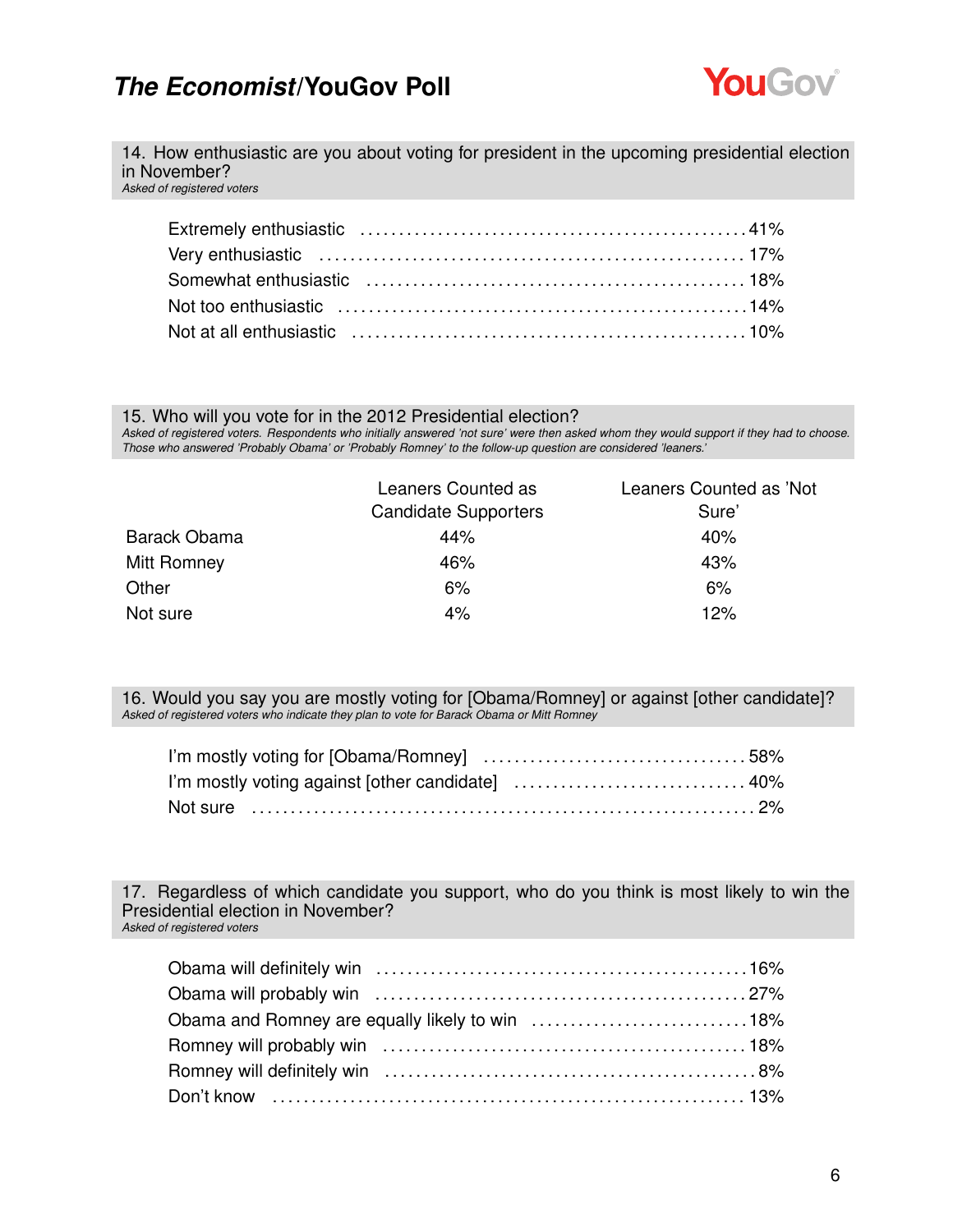

18. If an election for U.S. Congress were being held today, who would you vote for in the district where you live?

19. Now we are interested in exploring how the outcome of this fall's presidential election will affect America over the next four years. Regardless of which candidate you personally support, what effect do you think the election outcome will have on . . .

|                                                                                 | Much<br>higher if<br>Obama is<br>reelected | Somewhat<br>higher if<br>Obama is<br>reelected | No.<br>difference | Somewhat<br>higher if<br>Romney<br>is elected | Much<br>higher if<br>Romney<br>is elected |
|---------------------------------------------------------------------------------|--------------------------------------------|------------------------------------------------|-------------------|-----------------------------------------------|-------------------------------------------|
| The federal budget                                                              |                                            |                                                |                   |                                               |                                           |
| deficit                                                                         | 36%                                        | 11%                                            | 36%               | 5%                                            | 12%                                       |
| Your own federal                                                                |                                            |                                                |                   |                                               |                                           |
| taxes                                                                           | 25%                                        | 14%                                            | 42%               | 11%                                           | 9%                                        |
| The overall rate of<br>economic growth in<br>America                            | 9%                                         | 18%                                            | 37%               | 17%                                           | 18%                                       |
| Federal spending on<br>social security and                                      |                                            |                                                |                   |                                               |                                           |
| Medicare                                                                        | 17%                                        | 25%                                            | 47%               | 7%                                            | 4%                                        |
| Defense spending                                                                | 3%                                         | 7%                                             | 39%               | 32%                                           | 18%                                       |
| Federal spending on<br>domestic programs<br>like education, food<br>stamps, and |                                            |                                                |                   |                                               |                                           |
| highways                                                                        | 28%                                        | 29%                                            | 34%               | 6%                                            | 3%                                        |
| The unemployment                                                                |                                            |                                                |                   |                                               |                                           |
| rate                                                                            | 26%                                        | 13%                                            | 39%               | 10%                                           | 12%                                       |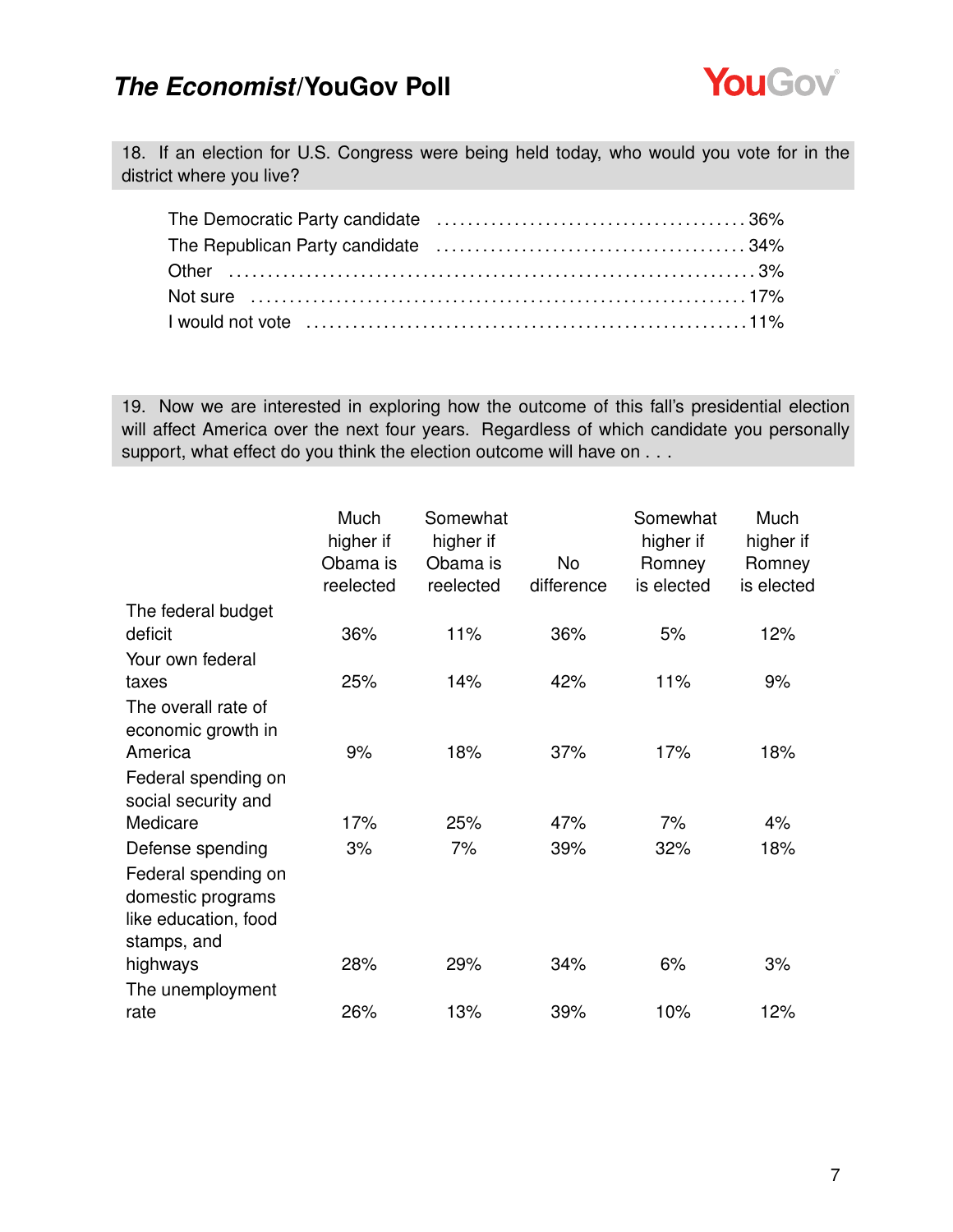

20. Please indicate whether you think the following people pay more than their fair share, their fair share, or less than their fair share of federal taxes.

|                      | More than  |            | Less than  |            |  |
|----------------------|------------|------------|------------|------------|--|
|                      | fair share | Fair share | fair share | Don't know |  |
| <b>Barack Obama</b>  | 10%        | 32%        | 36%        | 22%        |  |
| Mitt Romney          | 12%        | 17%        | 53%        | 17%        |  |
| <b>Bill Gates</b>    | 14%        | 21%        | 43%        | 22%        |  |
| Most people          | 30%        | 39%        | 16%        | 16%        |  |
| People like yourself | 39%        | 44%        | 4%         | 13%        |  |

21. Do you think of yourself as a part of the Tea Party movement?

22. Thinking about politics these days, how would you describe your own political viewpoint?

### 23. Would you say Barack Obama is...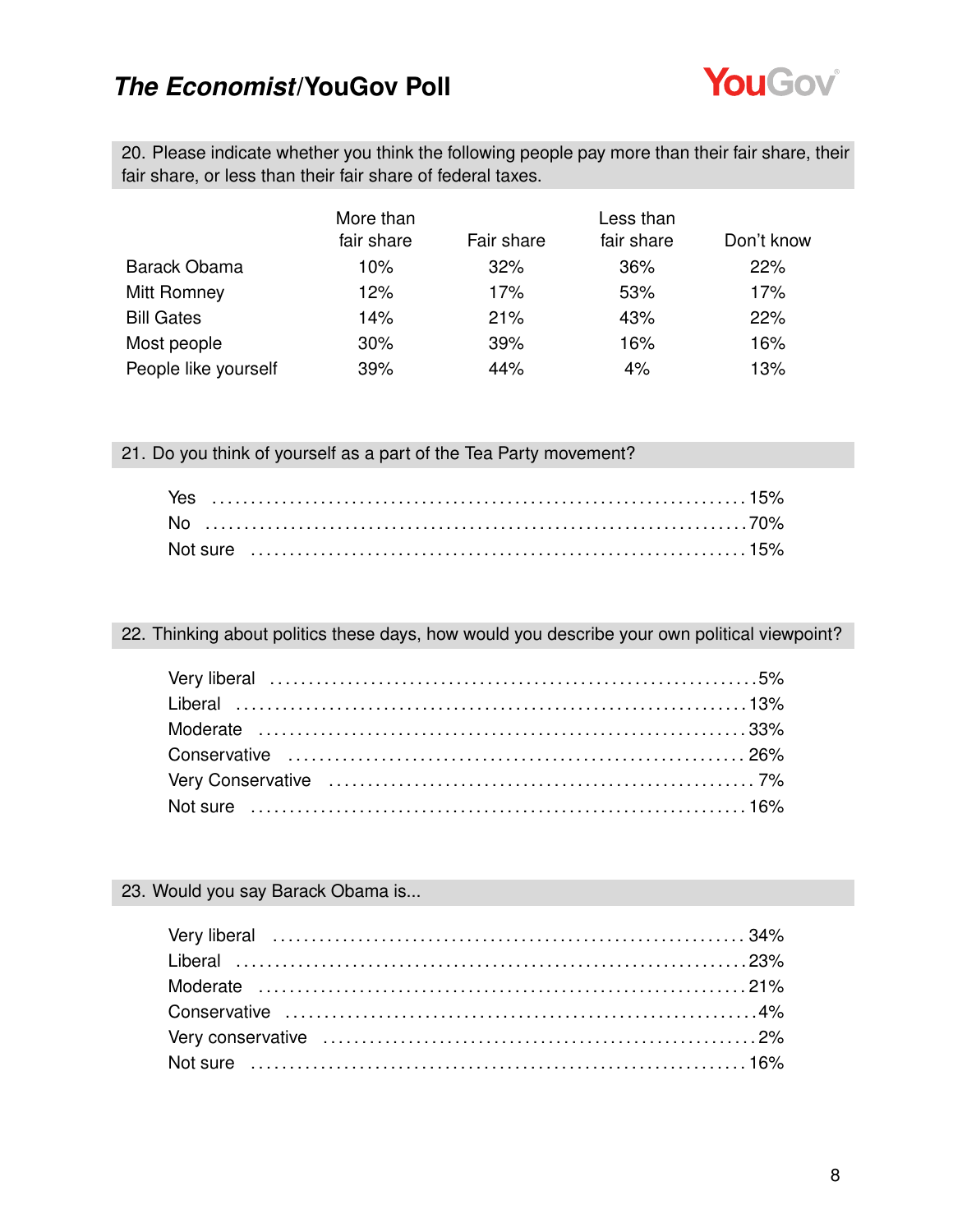

#### 24. Would you say Mitt Romney is...

#### 25. Do you think Barack Obama...

#### 26. Regardless of whether you agree with him, do you like Barack Obama as a person?

#### 27. Do you think Mitt Romney...

| Says what he thinks people want to hear 59% |  |
|---------------------------------------------|--|
| Not sure …………………………………………………………………14%       |  |

#### 28. Regardless of whether you agree with him, do you like Mitt Romney as a person?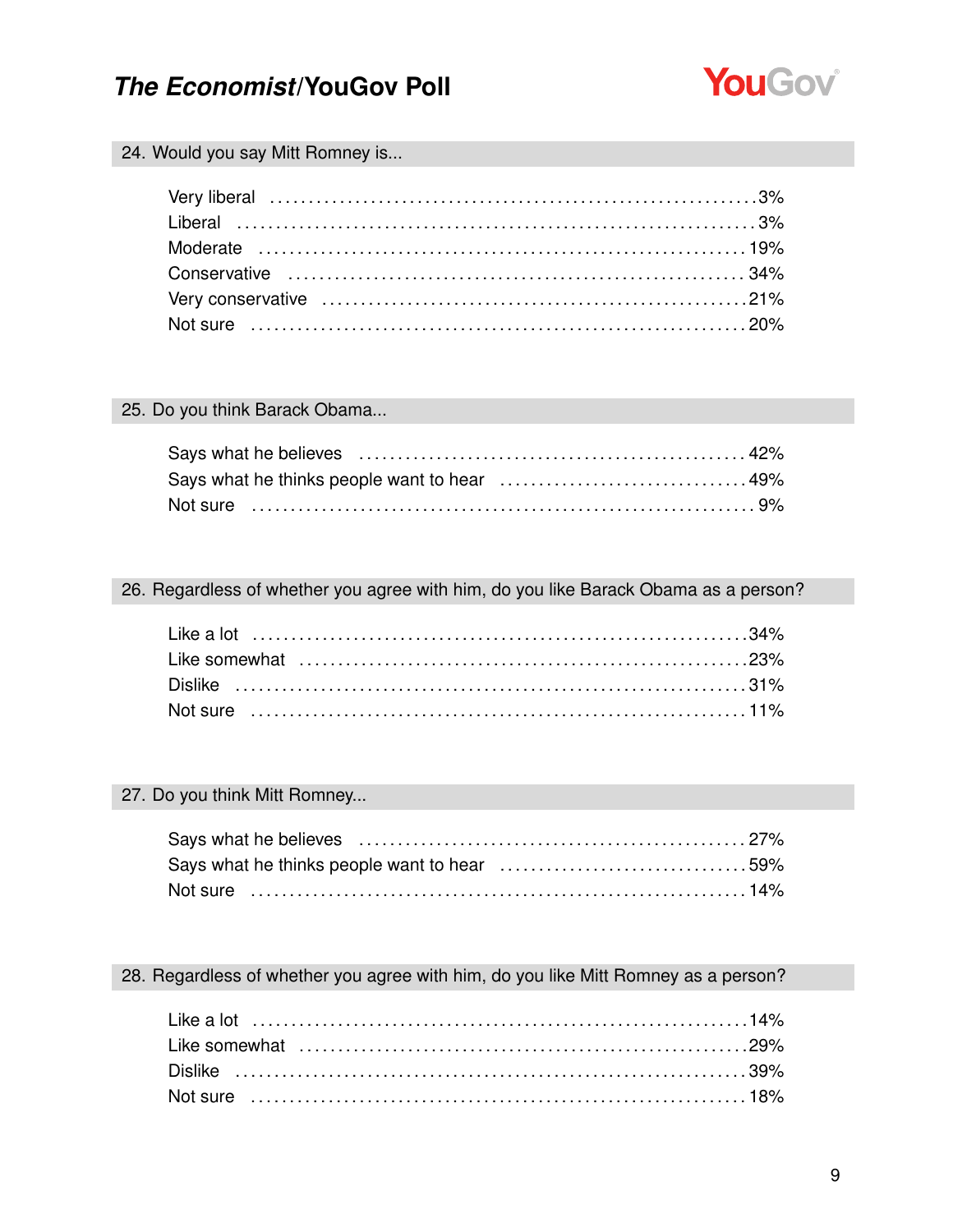

|                  | Yes | No Opinion | No  |
|------------------|-----|------------|-----|
| Arrogant         | 40% | 27%        | 32% |
| <b>Bold</b>      | 32% | 54%        | 14% |
| <b>Effective</b> | 23% | 43%        | 34% |
| Exciting         | 18% | 59%        | 23% |
| Experienced      | 22% | 44%        | 34% |
| Honest           | 34% | 33%        | 33% |
| Hypocritical     | 34% | 39%        | 27% |
| Inspiring        | 34% | 45%        | 21% |
| Intelligent      | 62% | 28%        | 10% |
| Partisan         | 30% | 55%        | 15% |
| Patriotic        | 32% | 38%        | 30% |
| Religious        | 18% | 53%        | 29% |
| Sincere          | 32% | 38%        | 30% |
| Steady           | 30% | 53%        | 17% |
| Strong           | 31% | 47%        | 21% |

29. Which of these words would you use to describe Barack Obama?

### 30. Which of these words would you use to describe Mitt Romney?

|              | Yes | No Opinion | No  |
|--------------|-----|------------|-----|
| Arrogant     | 42% | 34%        | 24% |
| <b>Bold</b>  | 20% | 62%        | 18% |
| Effective    | 24% | 55%        | 22% |
| Exciting     | 7%  | 56%        | 36% |
| Experienced  | 37% | 49%        | 14% |
| Honest       | 21% | 41%        | 37% |
| Hypocritical | 37% | 43%        | 20% |
| Inspiring    | 12% | 56%        | 31% |
| Intelligent  | 48% | 41%        | 12% |
| Partisan     | 27% | 60%        | 13% |
| Patriotic    | 39% | 51%        | 10% |
| Religious    | 49% | 45%        | 6%  |
| Sincere      | 22% | 44%        | 34% |
| Steady       | 22% | 61%        | 17% |
| Strong       | 22% | 61%        | 17% |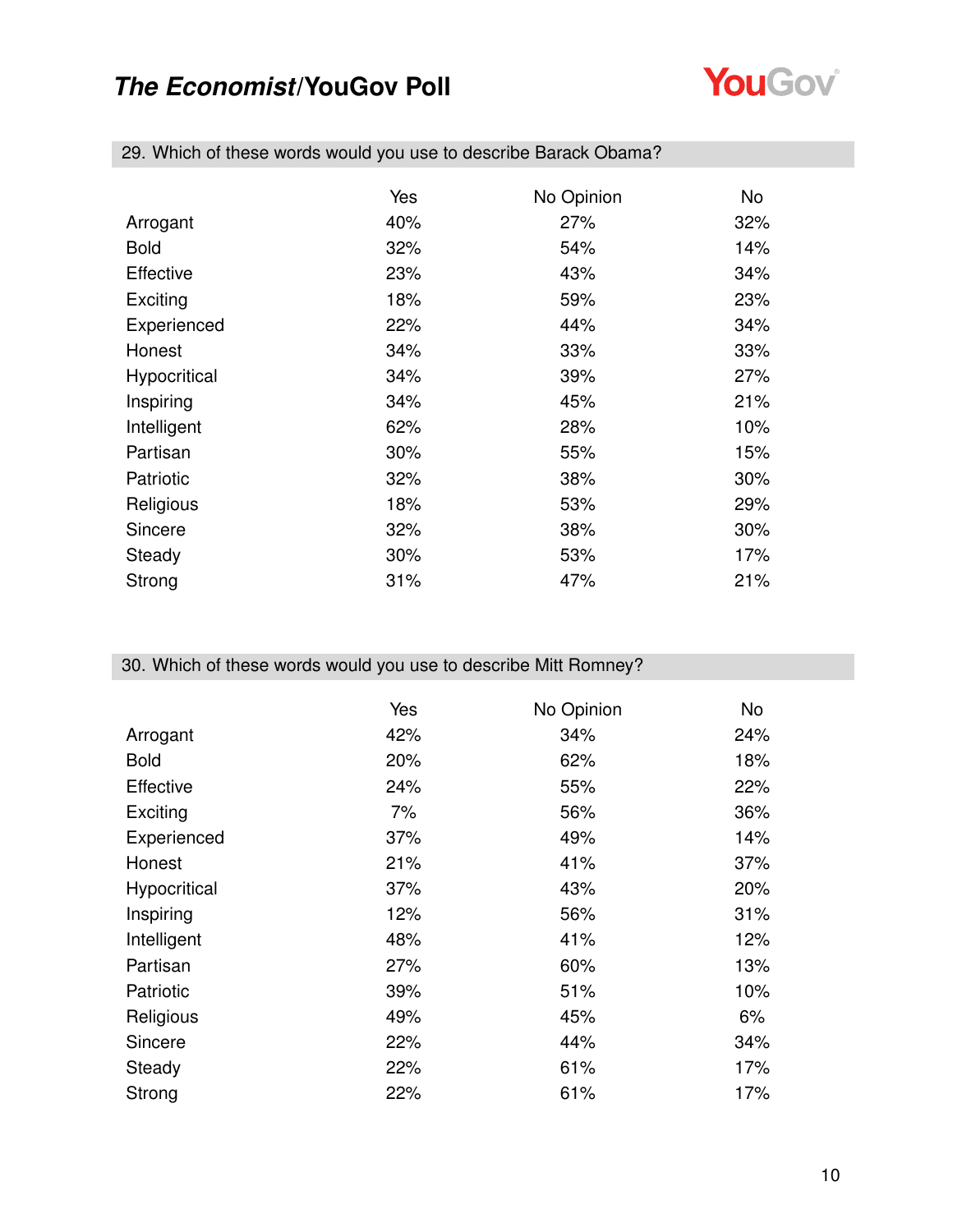

#### 31. How much of the Summer Olympic Games do you plan to watch?

| I'll probably watch a few events, not more 32% |  |
|------------------------------------------------|--|
|                                                |  |

32. What are some of your favorite Summer Olympics events? (Check up to 4). Asked of respondents who indicated they plan to watch the Olympic Games

33. Overall, do you think the economy is getting better or worse?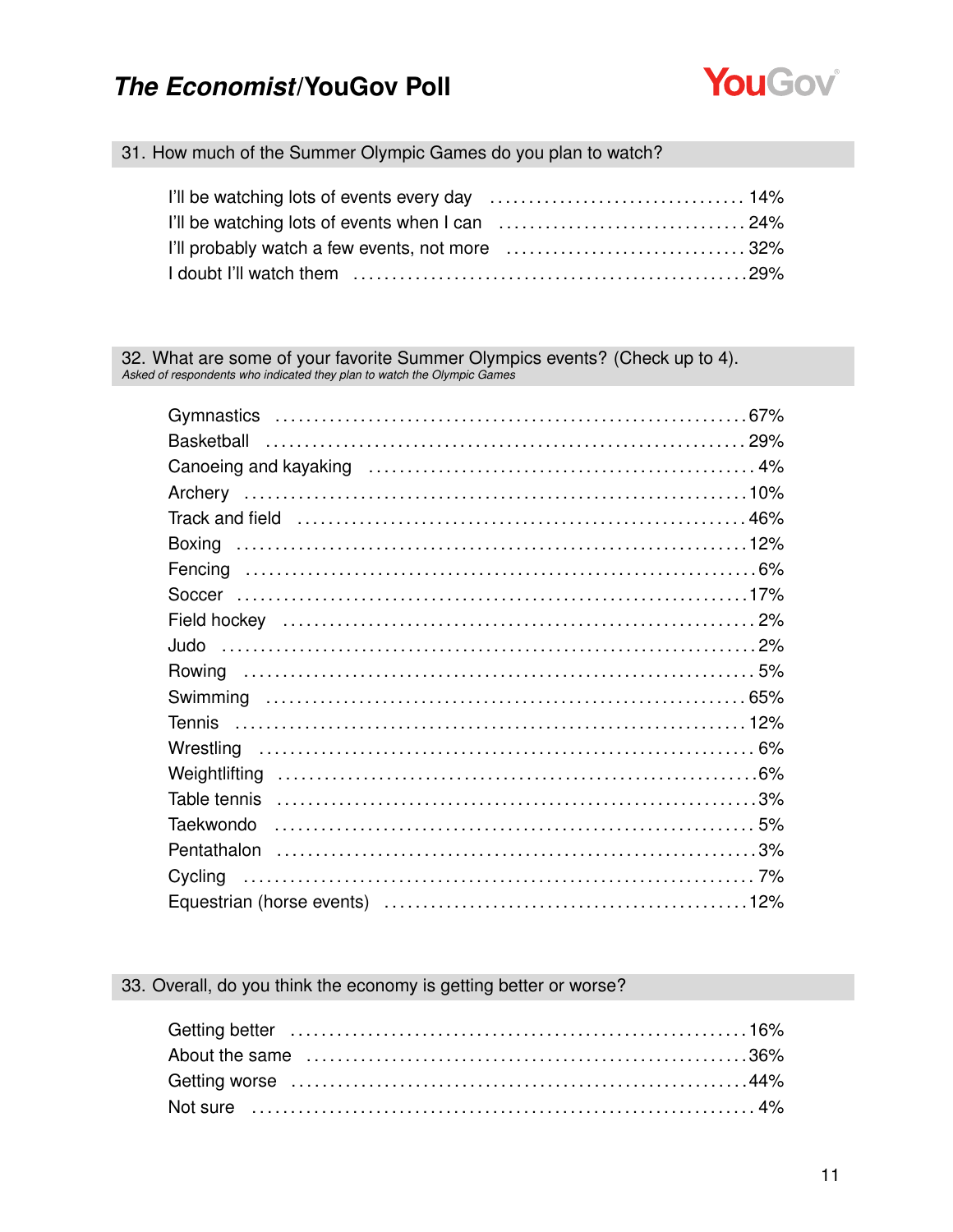

34. Do you think the stock market will be higher or lower 12 months from now?

### 35. Would you say that you and your family are...

| Better off financially than you were a year ago 15%   |  |
|-------------------------------------------------------|--|
| About the same financially as you were a year ago 45% |  |
| Worse off financially than you were a year ago 35%    |  |
|                                                       |  |

#### 36. Gender

| Male   |  |  |  |  |  |  |  |  |  |  |  |  |  |  |  |  |
|--------|--|--|--|--|--|--|--|--|--|--|--|--|--|--|--|--|
| Female |  |  |  |  |  |  |  |  |  |  |  |  |  |  |  |  |

### 37. Education

| Some college (and according to the collection of the collection of the collection of the collection of the col  |  |
|-----------------------------------------------------------------------------------------------------------------|--|
| 2-year college (all contains and all collections are collected as $7\%$                                         |  |
| 4-year college (also continued according to the contract of the college of the continued according to the set o |  |
|                                                                                                                 |  |

### 38. Age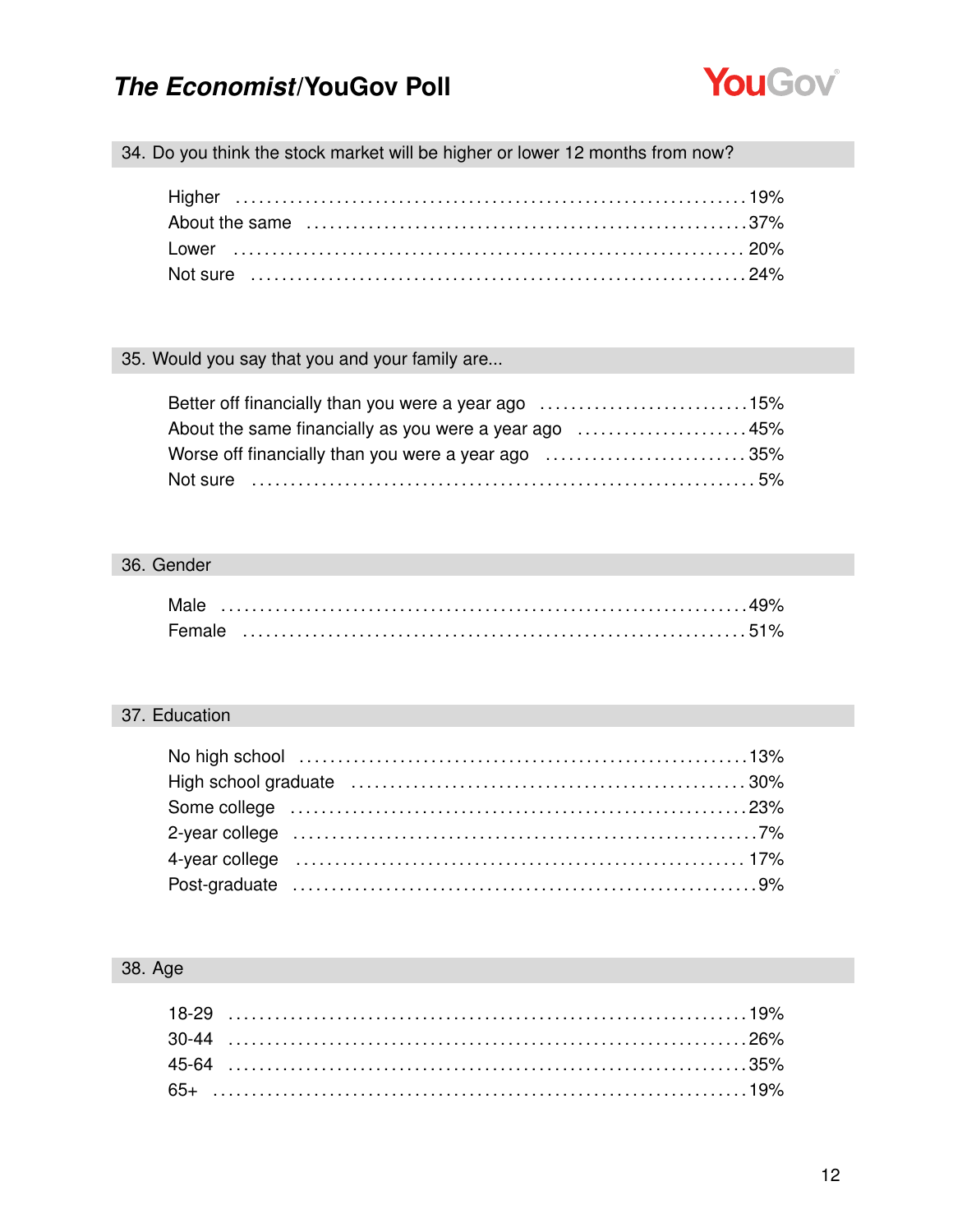

### 39. Race

### 40. Region

### 41. Party Identification